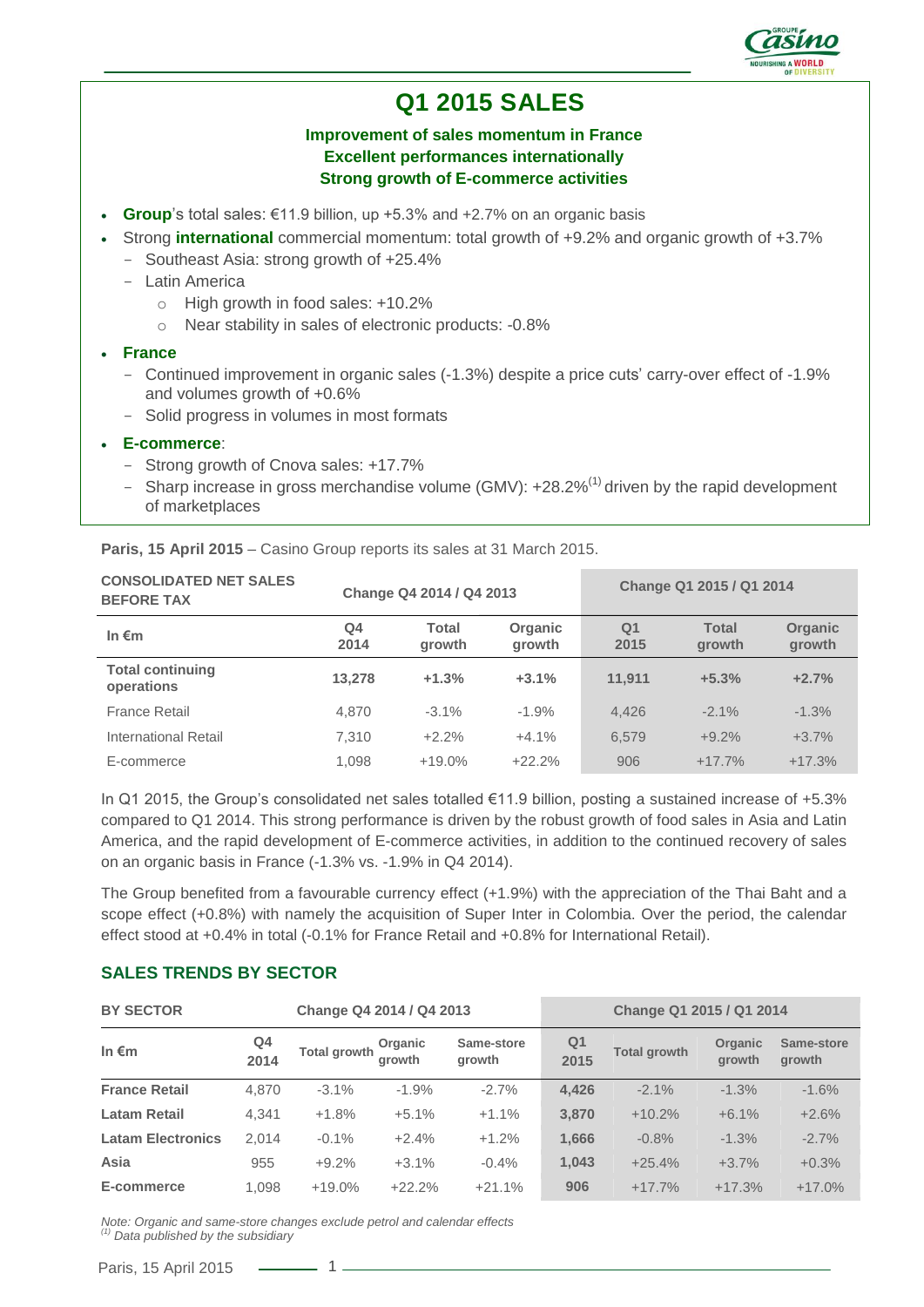

### **France Retail**

In France, the retailing business recorded sales of €4,426 million, impacted by a petrol effect of -1.1%. Organic growth stood at -1.3%, an improvement compared to Q4 2014 (-1.9%). Price cuts in 2014 continue to impact sales in France of -1.9%.

Same-store sales for all banners improved sequentially compared to the previous quarter. Volumes are up both in same-store sales (+0.3%) and organic (+0.6%).

| <b>BY BANNER</b><br>Change Q4 2014 / Q4 2013 |   |            | Change Q1 2015 / Q1 2014 |                   |                      |            |                     |                   |                      |
|----------------------------------------------|---|------------|--------------------------|-------------------|----------------------|------------|---------------------|-------------------|----------------------|
| In $\epsilon$ m                              |   | Q4<br>2014 | <b>Total growth</b>      | Organic<br>arowth | Same-store<br>growth | Q1<br>2015 | <b>Total growth</b> | Organic<br>arowth | Same-store<br>growth |
| Géant Casino                                 |   | 1.255      | $-4.4%$                  | $-2.3%$           | $-2.3%$              | 1,053      | $-3.8%$             | $-1.5%$           | $-1.5%$              |
| Casino<br><b>Supermarkets</b>                |   | 808        | $-4.9%$                  | $-3.3%$           | $-2.9%$              | 741        | $-5.7%$             | $-3.7%$           | $-1.4%$              |
| <b>Monoprix</b>                              |   | 1.094      | $-0.5%$                  | $-0.7%$           | $-1.4%$              | 1.016      | $+0.6%$             | $+0.9%$           | $+0.3%$              |
| <b>FPLP</b>                                  |   | 1.082      | $-3.5%$                  | $-2.0%$           | $-5.9%$              | 1.013      | $-1.8%$             | $-2.4%$           | $-5.6%$              |
| Convenience<br><b>Other</b>                  | & | 632        | $-1.7%$                  | $-2.0%$           | $+0.2%$              | 602        | $+0.8%$             | $-0.3%$           | $+1.3%$              |

 At **Géant**, same-store sales continued to recover (-1.5% vs. -2.3% in Q4 2014) while still affected by the carry-over impact of price cuts implemented in 2014 (-3.8%, down compared to the previous quarter). Food sales recorded a positive performance for the second consecutive quarter (+1.1%). During the quarter, same-store volumes of the banner rose by +2.4%, with an increase of +2.9% in food.

 **Casino Supermarkets'** same-store sales have again improved (-1.4% vs. -2.9% in Q4 2014) with a residual impact from price cuts. The banner recorded almost stable volumes with namely FMCG volume growth of +0.9%. Organic growth was affected by the transfer of 6 stores to the Monoprix banner.

 **Monoprix** performed well during the quarter. Same-stores sales of all banners are now positive (+0.3%) with volumes up +0.9%. Food sales increased by +1.3% and non-food sales have also improved compared to Q4 2014. Organic growth benefited additionally from 7 net store openings<sup>(1)</sup>, including 5 banner transfers.

 Same-store sales at **Franprix** were down -3.2%. Sales organic growth remains affected by the disposal of stores requested in 2014 by the French Competition Authority and by banners' transfers to the rest of the Group. Franprix, which will continue to develop its Marché Franprix private label products and its services, recorded an improvement in the average basket (+1.2%).

 Same-store sales for **Leader Price** were down, namely due to store renovations and price cuts carried out in 2014 with an impact of -4.6%. The banner now offers the best prices in the sector. Organically, in light of the continued expansion, volumes were up +5.7% and sales +0.8%. Total sales increased by +1.6% mainly due to the acquisition of Le Mutant stores, and the banner recorded overall market share gains<sup>(2)</sup>.

 The increase in customer traffic (+9.1%) and volumes (+15.3%) contributed to same-store sales growth in **Convenience** (+5.4%). This strong performance is due to stores modernisation and to the transformation of Petit Casino stores into Leader Price Express stores, a new discount concept in urban area.

*(1) Including international affiliates and French overseas departments and territories*

*<sup>(2)</sup> Source: Independent panelist*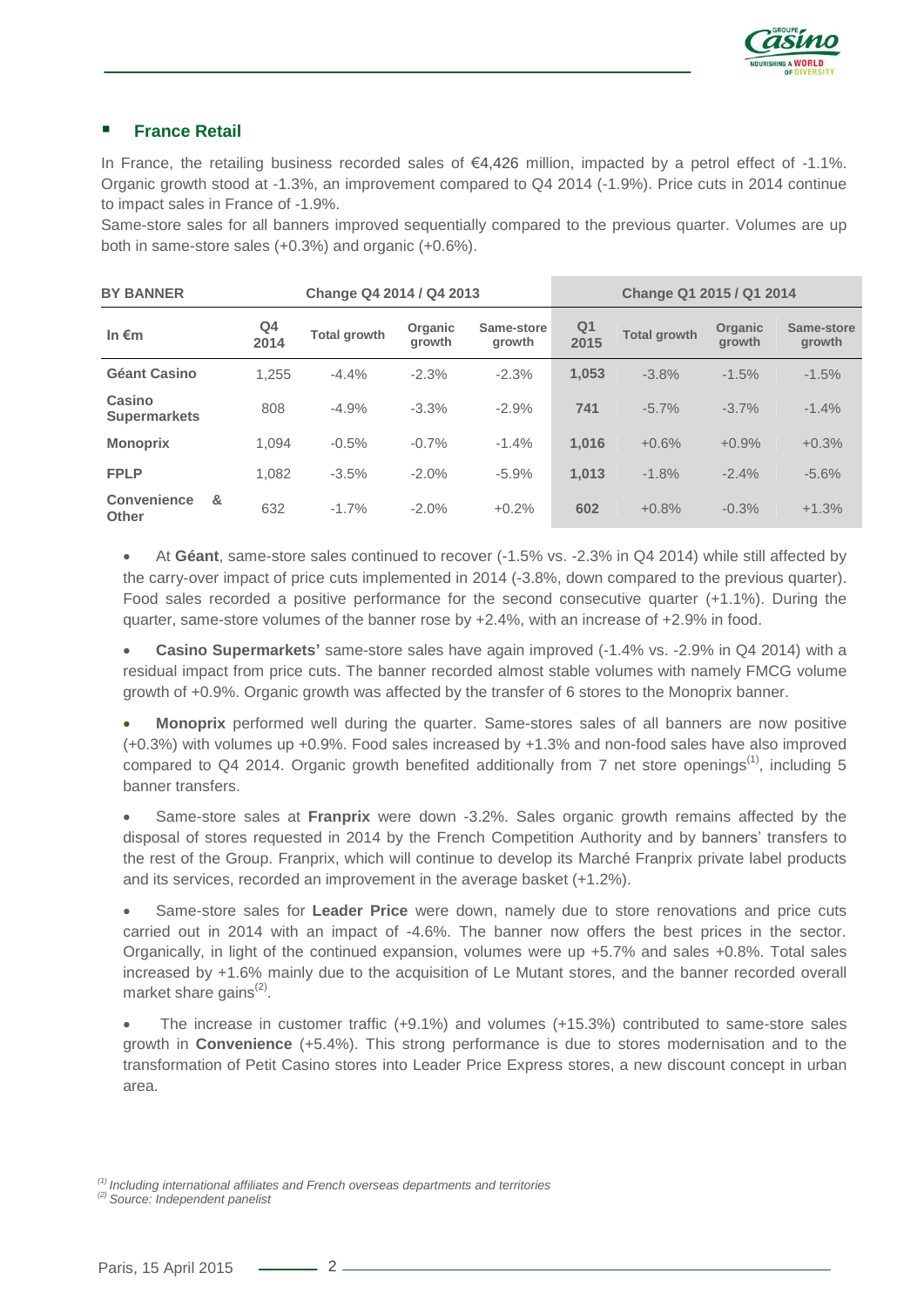

### **Latam Retail**

In Q1 2015, food sales in Latin America showed strong growth at €3,870 million (+10.2%), due to an acceleration in organic growth (+6.1% vs. +5.1% in Q4 2014) and the integration of Super Inter in Colombia.

Food sales in Brazil recorded high organic growth  $(+8.0\%)$  driven by sustained expansion. Same-store sales growth reached  $+4.9\%$ <sup>(1)</sup> (vs.  $+2.1\%$ <sup>(1)</sup> in Q4 2014), reflecting the market share gains for the Extra banner<sup>(2)</sup>. Sales at the Assai cash & carry banner rose by  $+26.3\%$ <sup>(1)</sup> organically. GPA opened 17 food stores during the quarter.

Total sales at **Exito** were also up mainly due to the integration of the Super Inter discount stores located in the Cali and Coffee regions.

### **Latam Electronics**

**Viavarejo** sales totalled €1,666 million, broadly stable excluding the impact of the store closings requested by the French Competition Authority. In an economic downturn, the Viavarejo banners continue to gain market shares<sup>(2)</sup>. During the quarter, 3 stores were opened under the Casas Bahia banner.

#### **Asia**

Sales of the food retailing business in Asia totalled €1,043 million, up sharply by +25.4%, thanks partly to favourable currency effects. Benefitting from the economic recovery in this region, Group banners posted substantial improved organic growth compared to the previous quarter (+3.7% vs. +3.1% in T4 2014)). Same-store growth is now positive (+0.3% vs. -0.4% in Q4 2014).

At **Big C Thailand**, the quarter was marked by stability in same-store sales, with strong performances during the Chinese New Year. The improvement in traffic noted in Q4 2014 was confirmed and organic growth remains sustained by expansion.

In **Vietnam**, the banner maintained high organic growth. Growth in same-store sales is now positive with an improvement in traffic and volumes.

### **E-commerce**

In Q1 2015, Cnova recorded +17.7% growth in its net sales with an increase in customer loyalty. The rate of marketplace growth in both regions was very high. Overall, GMV stood at €1,248 million, a sharp increase of +28.2%.

| <b>E-COMMERCE (CNOVA)</b>                      | $Q12014^{(i)}$ | Q1 2015 | <b>Total growth</b> |
|------------------------------------------------|----------------|---------|---------------------|
| GMV <sup>(ii)</sup> including tax              | 974            | 1,248   | $+28.2%$            |
| Net sales <sup>(iii)</sup> (in $\epsilon$ m)   | 770            | 906     | $+17.7%$            |
| Active customers <sup>(iv)</sup> (in millions) | 11.6           | 14.8    | $+27.6%$            |
| Orders <sup>(v)</sup> (in millions)            | 6.8            | 9.3     | $+38.2%$            |
| Units sold (in millions)                       | 11.5           | 16.0    | $+38.9%$            |

*(i) Sales are recorded on receipt of goods by customers. Q1 2014 figures have been adjusted accordingly.* 

*(ii) GMV: Gross Merchandise Volume, data published by the subsidiary*

*(iii) The difference between the sales figures presented above and those published by Cnova on 10 April 2015 is mainly due to the elimination of intercompany transactions at Casino*

*(iv)Active customers at the end of March having purchased at least once through our sites over the last 12 months*

*(v) Total placed orders before cancellation due to fraud or customers not paying for their order*

*(1) Figures published by the subsidiary*

*(2) Source: Independent panelist*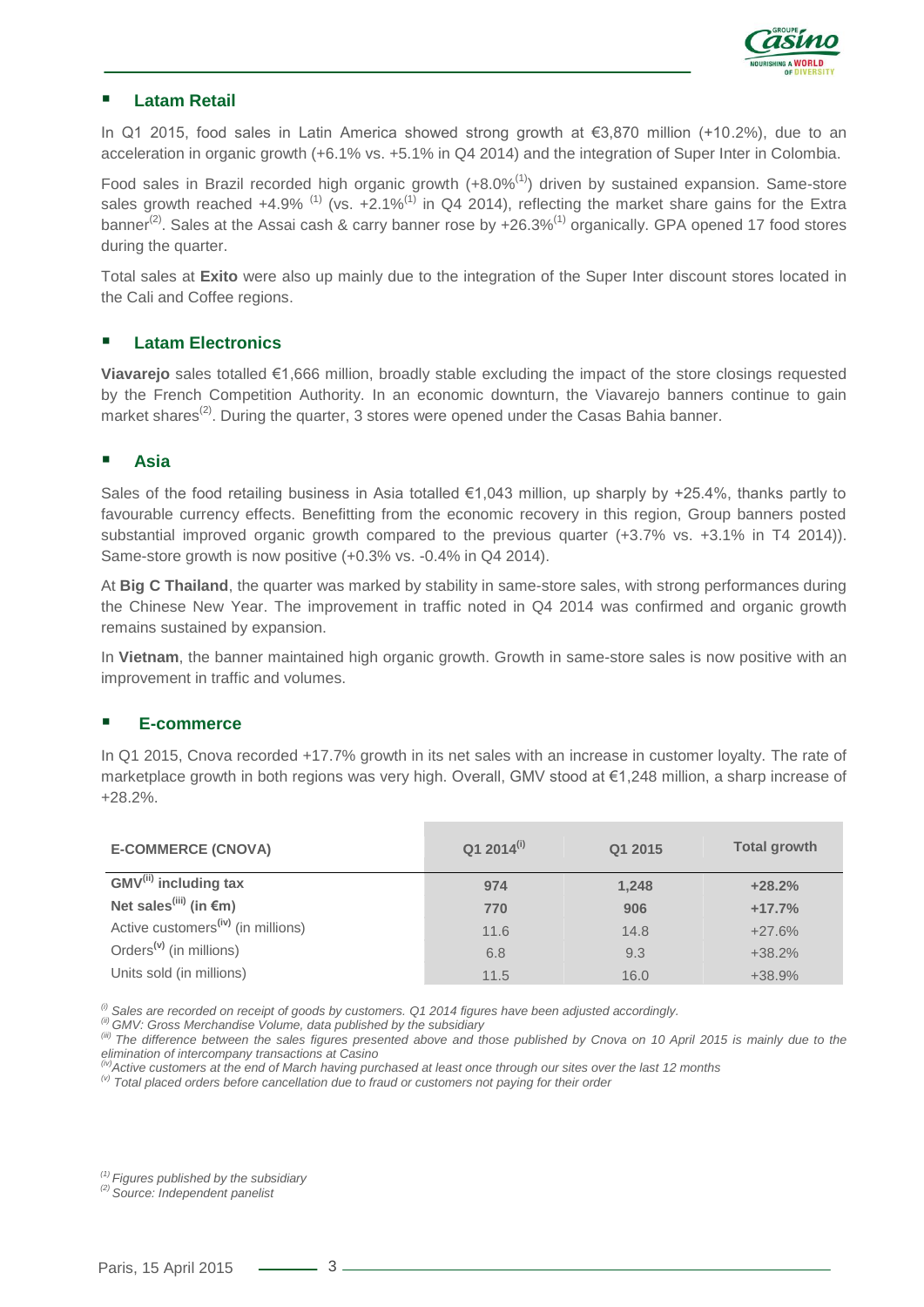

# **OUTLOOK**

For the entire 2015 fiscal year, the Group confirms its targets:

- In France<sup>(1)</sup>, increased annual organic sales and higher annual EBIT over the previous year
- Internationally<sup>(1)</sup>, sustained organic business growth and EBIT growth exceeding that of sales
- Overall, organic EBIT growth and a 0.2x improvement of its Net Debt / EBITDA ratio

Taking into account the price cuts carried out in 2014 which impacted Q1 sales of -1.9%, the EBIT in France in the first half of 2015 will be lower than in the first half of 2014.

\*\*\*

*<sup>(1)</sup> Excluding E-commerce*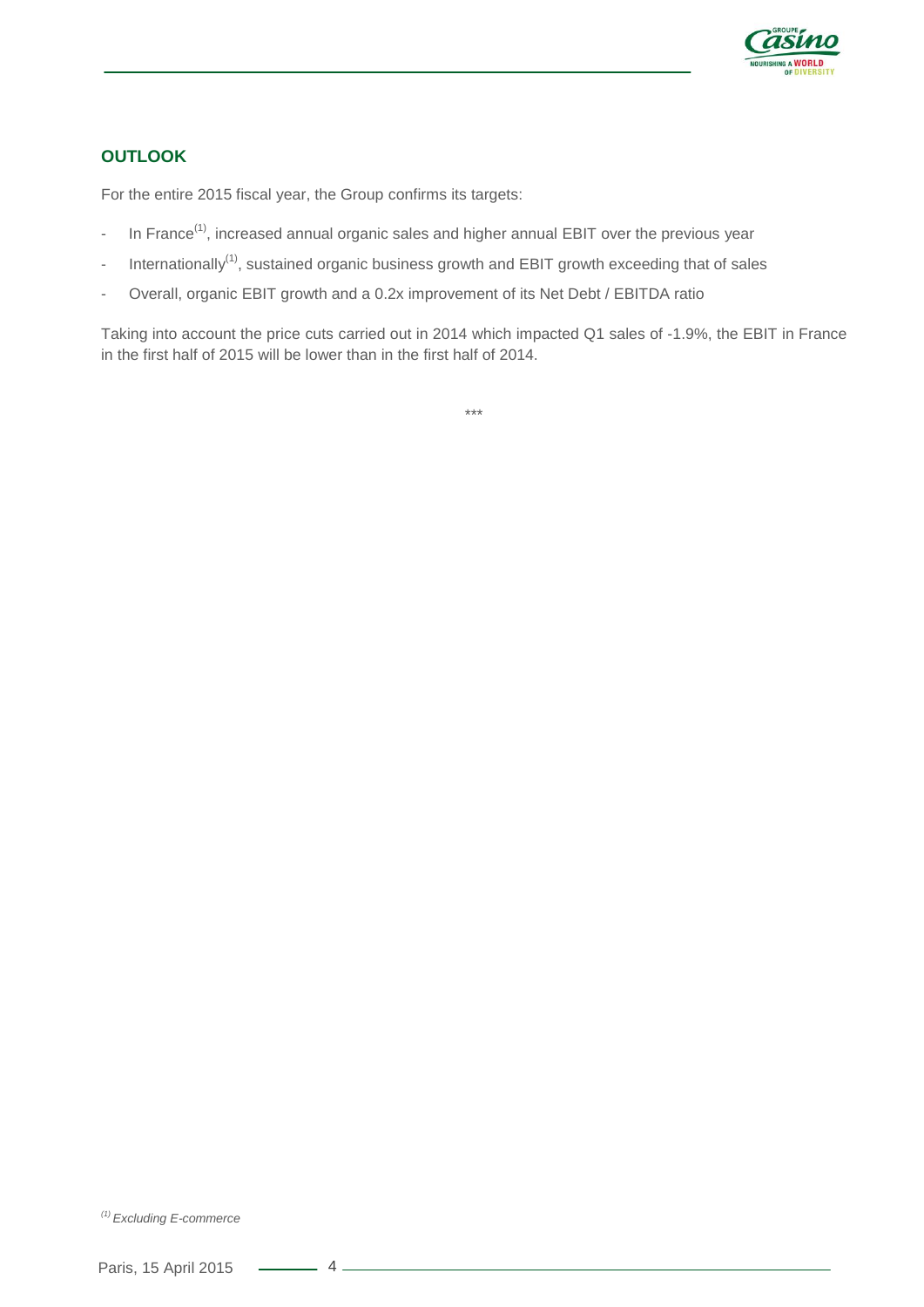

## **APPENDICES**

### **Details and sales trends in Q1 2015**

Organic growth is growth at constant scope of consolidation and exchange rates, excluding petrol and calendar effect, unless otherwise mentioned.

Sales of E-commerce activities are recorded on receipt of goods by customers. The consolidated Q1 2014 figures have been adjusted accordingly as have the rental revenues for GPA's shopping malls.

### **Main changes in the scope of consolidation**

- Full consolidation of Mutant from 8 March 2014
- Full consolidation of Super Inter from 16 October 2014

### **Exchange rates**

| <b>AVERAGE EXCHANGE RATES</b> | Q1 2014 | Q1 2015 | <b>Currency effect</b> |
|-------------------------------|---------|---------|------------------------|
| Argentina (EUR/ARS)           | 10.3805 | 9.7447  | $+6.5%$                |
| Uruguay (EUR/UYP)             | 30.2755 | 27.8663 | $+8.6%$                |
| Thailand (EUR/THB)            | 44.7221 | 36.7655 | $+21.6%$               |
| Vietnam (EUR/VND) (x 1000)    | 28.8132 | 24.1567 | $+19.3%$               |
| Colombia (EUR/COP) (x 1000)   | 2.7477  | 2.7816  | $-1.2%$                |
| Brazil (EUR/BRL)              | 3.2400  | 3.2236  | $+0.5%$                |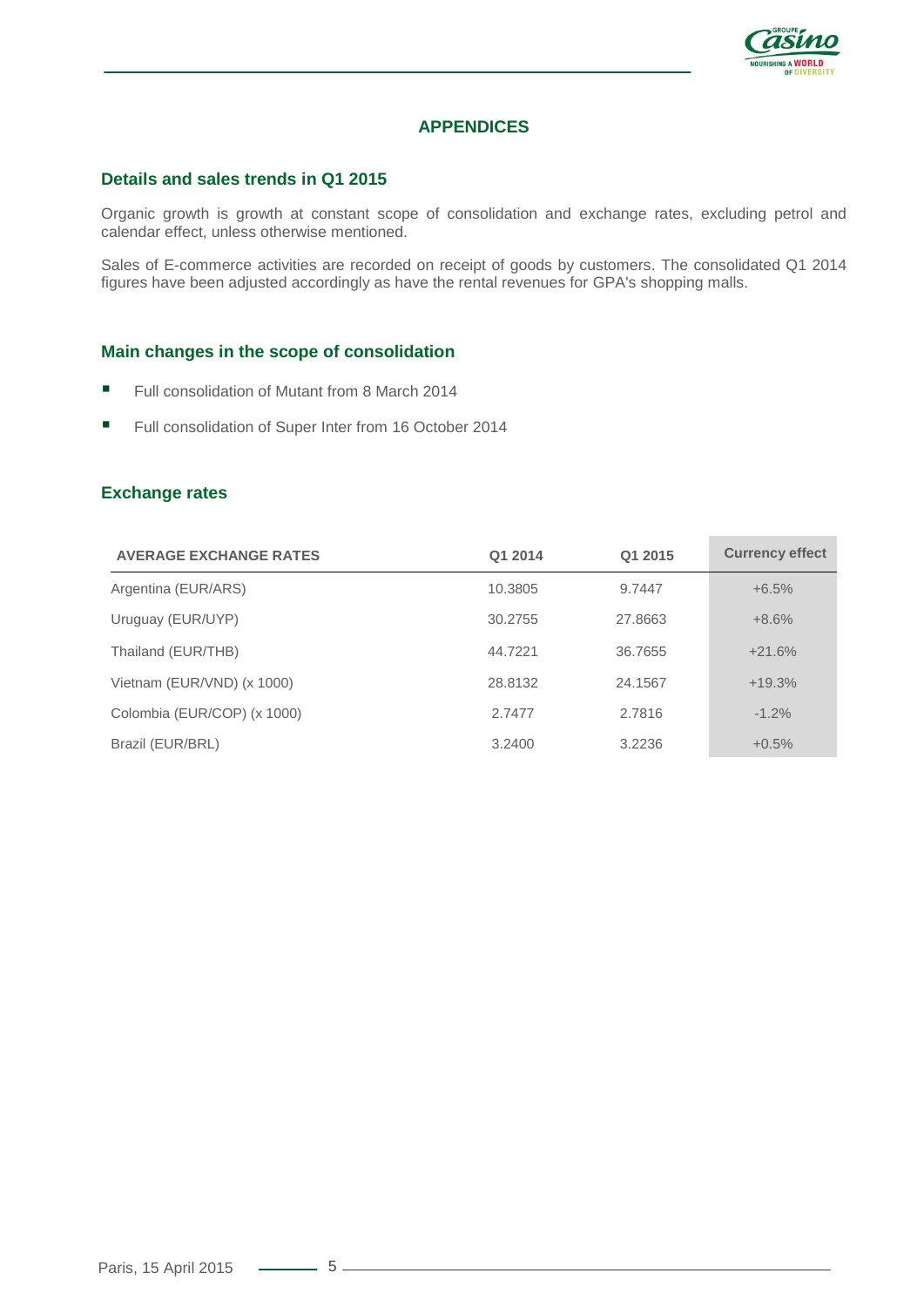

### **Period-end store network**

| <b>FRANCE</b>                              | 30 Sept. 2014  | 31 Dec. 2014   | 31 March 2015  |
|--------------------------------------------|----------------|----------------|----------------|
| <b>Géant Casino Hypermarkets</b>           | 126            | 127            | 127            |
| of which French Affiliates                 | 7              | 7              | 7              |
| <b>International Affiliates</b>            | 9              | 10             | 10             |
| <b>Casino Supermarkets</b>                 | 443            | 444            | 443            |
| of which French Franchised Affiliates      | 61             | 63             | 65             |
| <b>International Franchised Affiliates</b> | 30             | 32             | 33             |
| <b>Monoprix</b>                            | 599            | 632            | 639            |
| of which Franchises/Affiliates             | 178            | 186            | 188            |
| Naturalia                                  | 80             | 90             | 93             |
| Naturalia franchises                       | 2              | $\overline{2}$ | 3              |
| <b>Franprix</b>                            | 872            | 860            | 856            |
| of which Franchises                        | 333            | 323            | 320            |
| <b>Leader Price</b>                        | 761            | 801            | 832            |
| of which Franchises                        | 204            | 207            | 208            |
| <b>Total Supermarkets and Discount</b>     | 2,675          | 2,737          | 2,770          |
| <b>Convenience</b>                         | 6,800          | 6,825          | 6,884          |
| Other businesses (Cafeterias, Drive, etc.) | 567            | 598            | 605            |
| Indian Ocean <sup>(1)</sup>                | 129            | 129            | 129            |
| <b>TOTAL France</b>                        | 10,297         | 10,416         | 10,515         |
|                                            |                |                |                |
| <b>INTERNATIONAL</b>                       | 30 Sep. 2014   | 31 Dec. 2014   | 31 March 2015  |
| <b>ARGENTINA</b>                           | 27             | 27             | 27             |
| Libertad Hypermarkets                      | 15             | 15             | 15             |
| Other                                      | 12             | 12             | 12             |
| <b>URUGUAY</b>                             | 54             | 54             | 54             |
| Géant Hypermarkets                         | $\overline{2}$ | 2              | $\overline{2}$ |
| <b>Disco Supermarkets</b>                  | 28             | 28             | 28             |
| Devoto Supermarkets                        | 24             | 24             | 24             |
| <b>BRAZIL</b>                              | 2,036          | 2,143          | 2,159          |
| Extra Hypermarkets                         | 137            | 137            | 137            |
| Pao de Açucar Supermarkets                 | 171            | 181            | 181            |
| <b>Extra Supermarkets</b>                  | 208            | 207            | 206            |
| Assai discount stores                      | 80             | 84             | 87             |
| Extra Facil and Mini Mercado Superettes    | 213            | 256            | 270            |
| Casas Bahia                                | 621            | 663            | 666            |
| Ponto Frio                                 | 364            | 374            | 371            |
| <b>Drugstores</b>                          | 159            | 158            | 158            |
| + Service stations                         | 83             | 83             | 83             |
| <b>COLUMBIA</b>                            | 1,146          | 1,258          | 1,397          |
|                                            | 82             | 82             |                |
| <b>Exito Hypermarkets</b>                  |                |                | 81             |
| Exito and Carulla Supermarkets             | 151            | 153            | 153            |
| Super Inter                                |                | 46             | 52             |
| Surtimax (discount)                        | 816            | 874            | 1 0 0 7        |
| of which "Aliados"                         | 662            | 721            | 858            |
| Exito Express and Carulla Express          | 94             | 102            | 103            |
| Other                                      | 3              | 1              | 1              |
| <b>THAILAND</b>                            | 624            | 636            | 643            |
| <b>Big C Hypermarkets</b>                  | 123            | 123            | 123            |
| <b>Big C Supermarkets</b>                  | 35             | 37             | 37             |
| Mini Big C Superettes                      | 316            | 324            | 328            |
| Pure                                       | 150            | 152            | 155            |
| <b>VIETNAM</b>                             | 38             | 40             | 40             |
| <b>Big C Hypermarkets</b>                  | 28             | 30             | 30             |
| Convenience                                | 10             | 10             | 10             |
| <b>TOTAL International</b>                 | 3,925          | 4,158          | 4,320          |

*(1) Before 30 September 2014, this line was included in the International total*